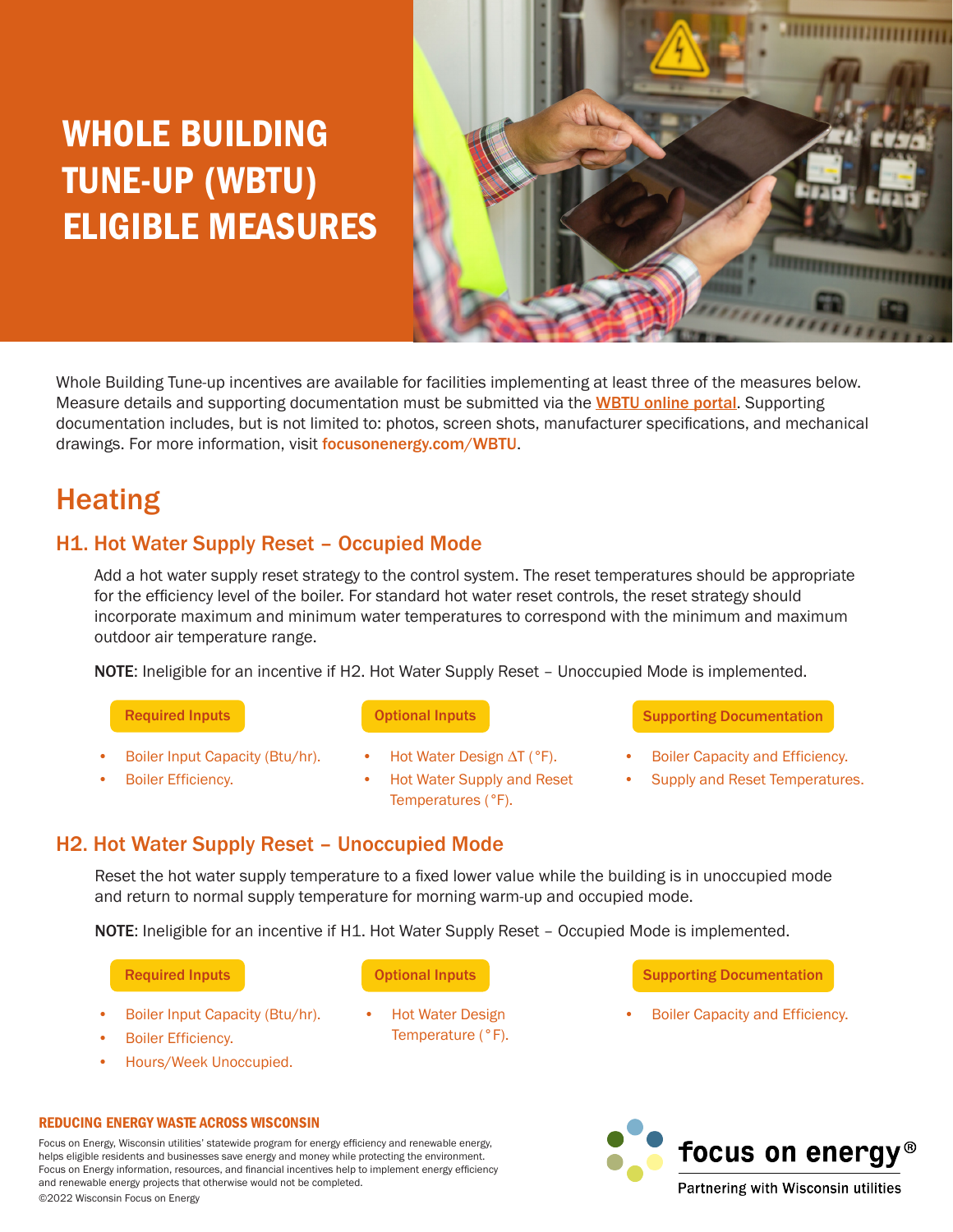# H3. Hot Water System Cutout Optimization

Adjust the boiler plant cutout temperature during shoulder season.

NOTE: There must be a Variable Frequency Drive (VFD) on the hot water circulation pumps of the space heating system to be eligible for an incentive.

- Boiler Input Capacity (Btu/hr).
- Boiler Efficiency Level.
- Quantity and Size of Hot Water Pumps (HP).
- Space Setpoint Temperature (°F).
- **Existing and Modified** Circulation Pump Lockout Temperatures (°F).

#### Required Inputs **Optional Inputs Community** Supporting Documentation

- Hot Water Design ∆T (°F). Boiler Capacity and Efficiency.
	- Pump HP and Quantity.
	- **Existing and Modified** Temperature Setpoints.

# **Cooling**

# C1. Chilled Water (CHW) Reset Controls

Reset the CHW supply temperature based on the outside air temperature.

NOTE: Existing reset ∆T must be 3°F or less to qualify.

### **Required Inputs**

- Chiller Cooling Capacity (Tons).
- Hours/Week Unoccupied.
- Existing and Modified CHW Temperature Reset Schedule.
- 
- Chiller Efficiency (kW/ton or EER).
- CHW Supply Temperature (°F).
- Building Balance Point Temperature (°F).

### Optional Inputs **Contact Contact Contact Supporting Documentation**

- Chiller Capacity and Efficiency.
- CHW Setpoints at High and Low OA Temperatures of Existing and Modified System.

# C2. Chiller Schedule Optimization

Set the chiller and associated pumps to go into unoccupied/off mode during unoccupied times.

NOTE: Ineligible for an incentive if C1. Chilled Water Reset Controls is implemented. VFD must be installed on chilled water distribution pump.

Required Inputs

- Chiller Cooling Capacity (Tons).
- Chiller Efficiency (kW/ton).

#### CHW Pump Quantity and Size (HP)

• Existing and Modified Chiller Plant Schedule.

### Supporting Documentation

- Chiller Capacity and Efficiency.
- CHW Pump Nameplate and Quantity.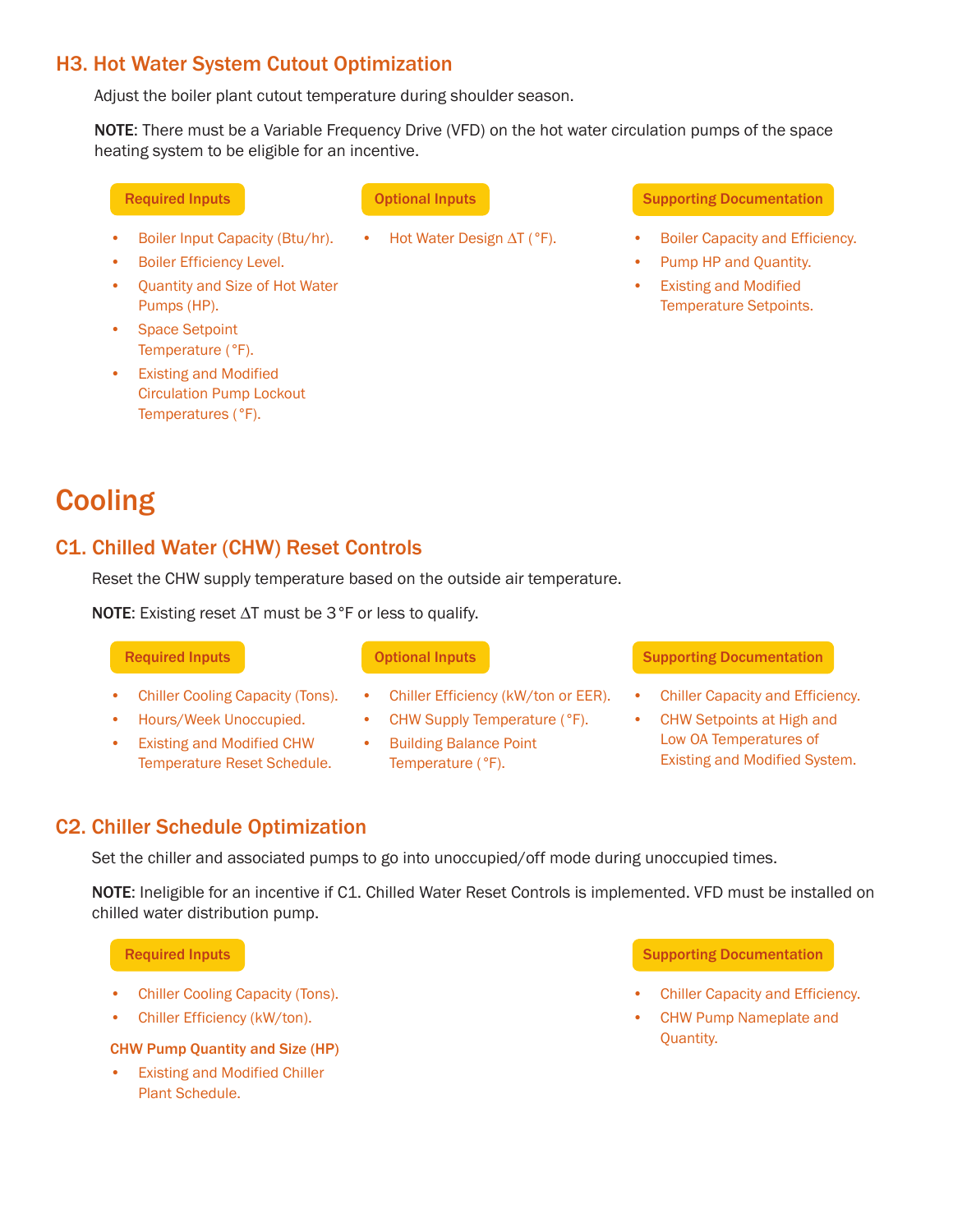# Ventilation

# V1. Outside Air (OA) Intake Optimization

Reduce outside air supply on an air handling unit to a minimum or restore the dampers back to original condition (if applicable).

NOTE: The building must currently exceed the minimum outside air intake levels for standard occupancy as defined by local or state requirements.

## Optional Inputs

Type of Cooling System.

**Existing and Modified OA** Supply Airflow for each AHU/ RTU (CFM).

• Heating System Efficiency (%). • Cooling System Type.

### **Required Inputs Contact Accord Contact Optional Inputs Contact Contact Supporting Documentation**

- 
- Heating System Input and Output Capacities.
- Existing and Modified OA Supply Airflow Settings.

# V2. Schedule Optimization – Temperature Setback

Reset the scheduled weekly building heating and/or cooling nighttime (or unoccupied) supply air setpoint temperatures. An eligible building must have a consistent weekly operation schedule throughout the year.

NOTE: Ineligible for an incentive if V6. Zone-Based Scheduling is implemented.

### Required Inputs

- Type of Cooling System.
- Facility Space Type.
- Square Footage of Conditioned Space (ft<sup>2</sup>).
- Temperature Setback Degrees (°F).

### Optional Inputs Optional Inputs

• Heating System Efficiency (%). • Cooling System.

### Supporting Documentation

- 
- Heating System Input and Output Capacities.
- Square Footage.
- **Existing and Modified** Schedule Indicating When System Turns Off Throughout the Week.

# V3. Morning Warm-Up Optimization

Program air handling units (AHUs, including rooftop units and unit ventilators) delivering outside air (OA) into the building during the heating season to keep the OA dampers closed during the warm-up period, before the building is considered occupied. Exhaust fans should also be programmed to remain off while the OA dampers are closed to maintain neutral building pressure.

NOTE: This strategy is a requirement for the V4. Adaptive Optimal Start incentive.

### Required Inputs

- **Type of Cooling System.**
- Facility Space Type.
- Existing and Modified OA Schedules (Hours/Week, Weeks/Year).
- Heating Balance Point Temperature (°F).

### Optional Inputs Optional Inputs

• Heating System Efficiency (%). • Heating System Input and

### Supporting Documentation

- Output Capacities.
- Square Footage.
- Existing and Modified Warm-Up Schedules Showing a Reduction in Hours/Week.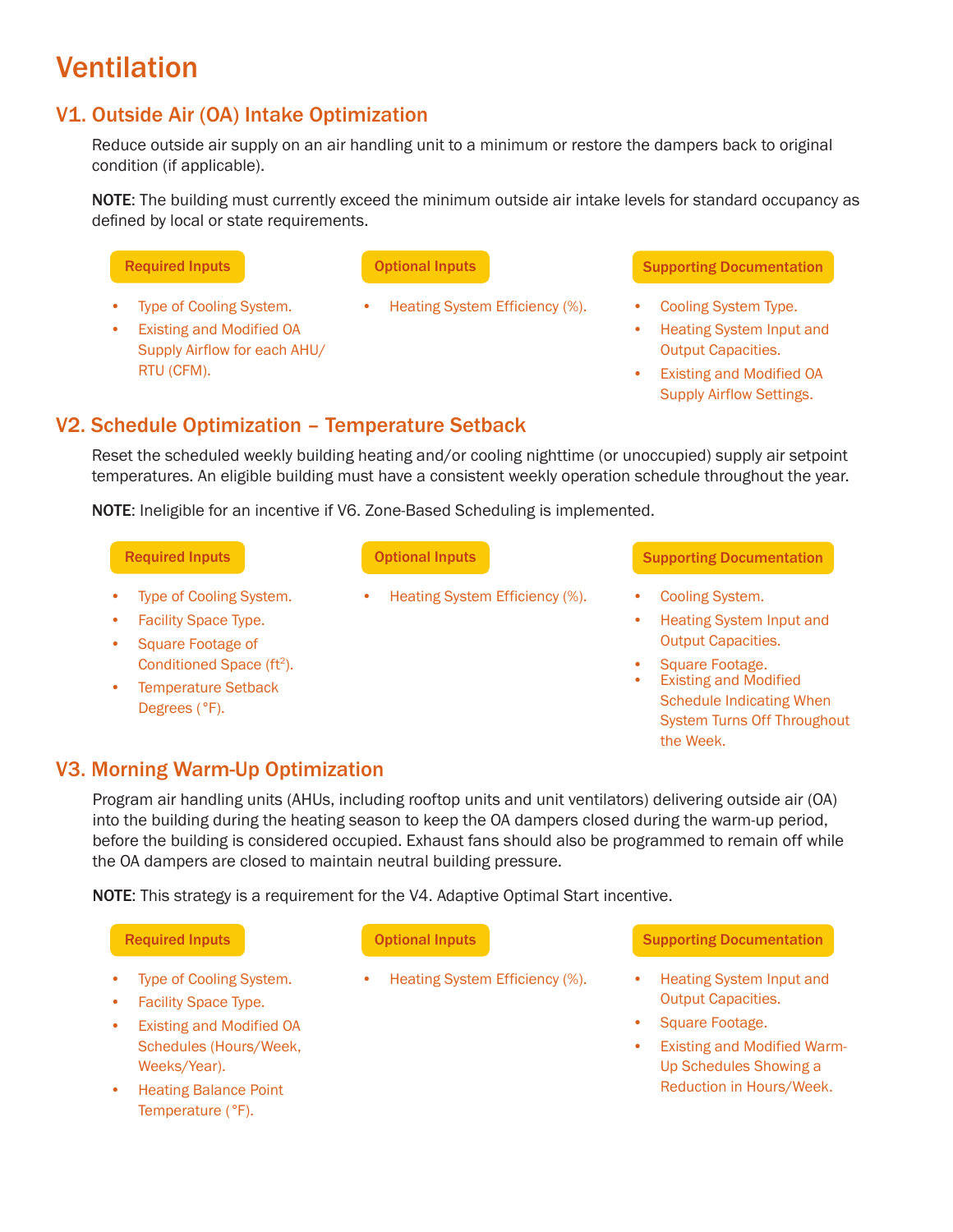# V4. Adaptive Optimal Start

Program air handling unit (AHU) to start in the morning with just enough time to reach the occupied setpoint of the spaces served, just before the building becomes occupied. Adaptive means the building automation system learns from previous data collected to minimize the amount of run time needed to warm up the space before the space is considered occupied.

NOTE: V3. Morning Warm-Up Optimization must also be implemented to be eligible for this incentive.

- OA Supplied by the AHU (CFM).
- **Total Supply and Return Fan** Motor Sizes (HP).
- **Existing and Modified Runtime** Schedules During Heating Season (Hours/Week, Weeks/Year).
- Heating Balance Point Temperature (°F).

• Heating System Efficiency (%). • Heating System

### **Required Inputs Contact Access Optional Inputs Contact Contact Contact Supporting Documentation**

- Input and Output Capacities.
- OA Supply CFM.
- Supply and Return Fan Sizes.
- **Weekly Building** Occupied Schedule.
- Heating Balance Point.

## V5. HVAC Fan Static Pressure Reset

Reduce static pressure setpoint in an air-handler or rooftop unit during times of lower demand.

#### Required Inputs

- Annual Operating Hours.
- Supply Fan Motor Sizes (HP).
- Average Supply Fan Speed (%).
- **Existing and Modified** Minimum Supply Fan Static Pressure Setpoints.

#### Optional Inputs

• AHU Return Fan Motor Size (HP). • Existing Equipment Schedule.

#### Supporting Documentation

- 
- Supply and Return Fan Motor Sizes.
- Average Supply Fan Speed with VFD.
- **Existing and Modified Minimum** Static Pressure Setpoints.

## V6. Zone-Based Scheduling

Schedule a portion of the area served by the AHU/RTU where all that is needed is programming time. Zonebased VAV scheduling allows for some areas to be on while other areas remain off.

NOTE: Ineligible for an incentive if V2. Schedule Optimization - Temperature Setback is implemented. VFD must be installed on supply fan and exhaust fan, if applicable.

### Required Inputs

- Type of Cooling System.
- **Cooling Equipment Efficiency** (kW/ton or EER).
- Existing AHU Schedules (Hours/ Week, Weeks/Year).
- Average Supply CFM Before and After Scheduling Changes (CFM).
- Supply Fan Motor Size (HP).
- Average Supply Fan Speed with VFD (%).

- Heating System Efficiency (%).
- AHU Return Fan Motor Size (HP).
- Average Return Fan Speed (%).
- Supply, Return, and Reheat Air Temperatures (°F).
- Economizer Enable Temperature (°F).

### Optional Inputs **Supporting Documentation**

- Heating System Input and Output Capacities.
- Existing AHU Schedules.
- Average Supply Airflow Before and After Scheduling.
- Supply and Return Fan Motor Sizes.
- Average Supply and Return Fan Speeds with VFD.
- Temperature Setpoints.

• Reheat Status and Source.